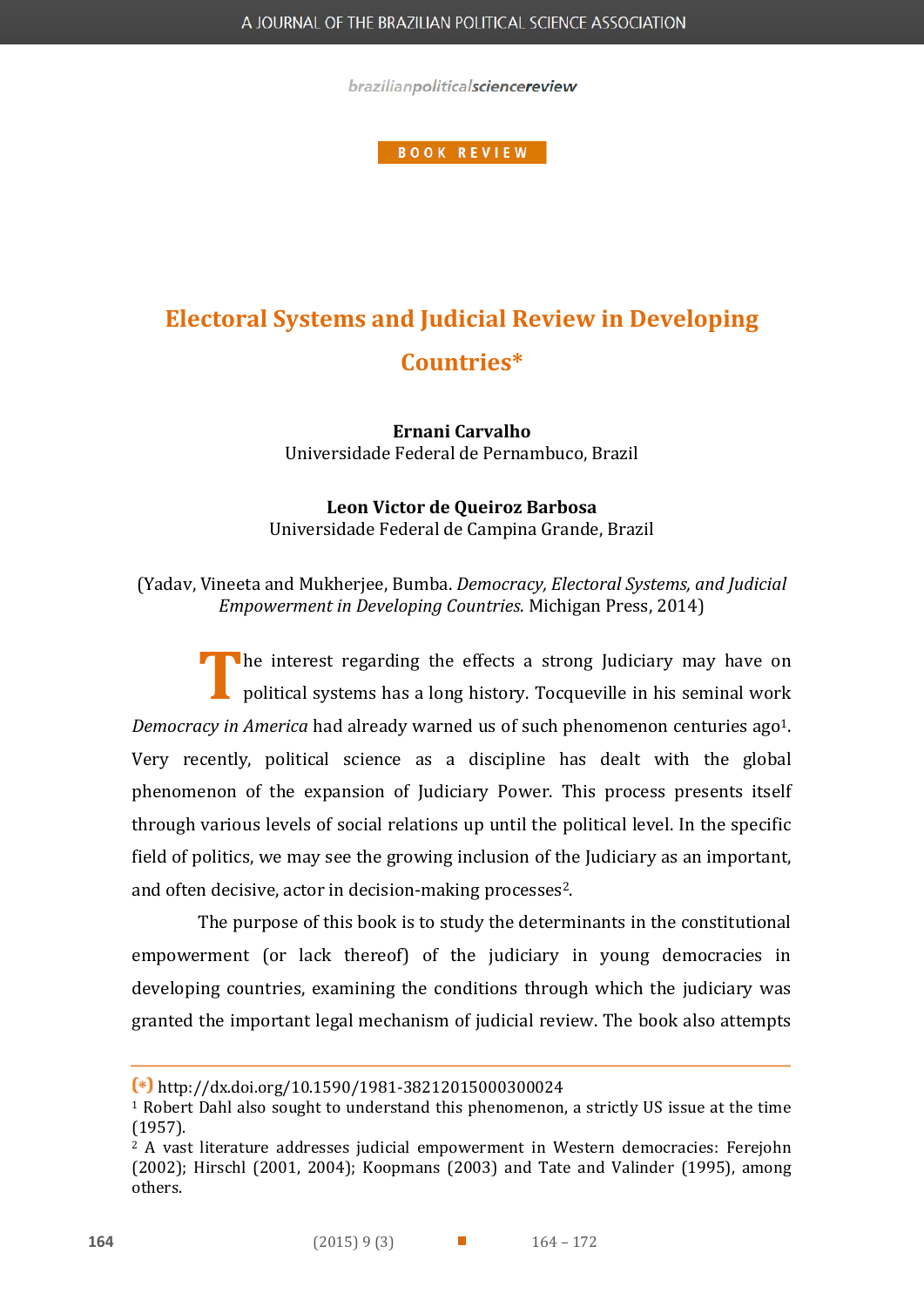to analyze policies maintaining a de facto independence from the courts in newly established democracies in developing countries. The authors seek answers by analyzing the interaction between government, opposition, and the judiciary across different contexts of domestic institutions and political conditions. Subsequently, the authors empirically test their answers with statistical tests and, in the end, select sets and compare them in order to illustrate the underlying causal dynamics of adopting institutional judicial review (*de jure*) and judicial independence in practice (*de facto*) within the democracies of developing countries3.

In the first chapter, the authors state the research questions. The book's initial question is: why did governments in some young democracies explicitly adopt judicial review in the early years of democratic transition while other countries did not? According to the authors, researchers have identified important factors for this distinction, such as political fragmentation, electoral uncertainty, and Human Rights protection as crucial determinants for adopting judicial review. However, they did not explain all the judicial review variations (*de jure*) observed in young developing democracies. However, these studies cannot focus solely on the institutional design (*de jure*) of judicial review. One must analyze the independence of the judiciary in practice (*de facto*). Some researchers associate de facto independence to the separation of powers and the higher levels of political competition, as they create a more uncertain environment for electoral results, leading political elites to develop strategies to deal with the challenges of domestic politics established by this environment. Other studies indicate that, for example, elites create strategies to safeguard themselves against future retaliations from the opposition. In the short term, elites react to uncertainty by creating a genuinely independent judiciary. In contrast, the long-term associated with low competitive politics establishes incentives for the elite to increase their own power by restricting judicial independence.

These arguments do not stand against the authors' elaborate study. By using a risk rate (likelihood of government collapse) as a proxy for strategies over time (short and long term), the results showed that a high risk-rate (equivalent to

j

<sup>3</sup> This multi-method strategy was singled out as a solution for the field of legal studies, given the complexity of its comparative approach, as indicated by Baum (1997).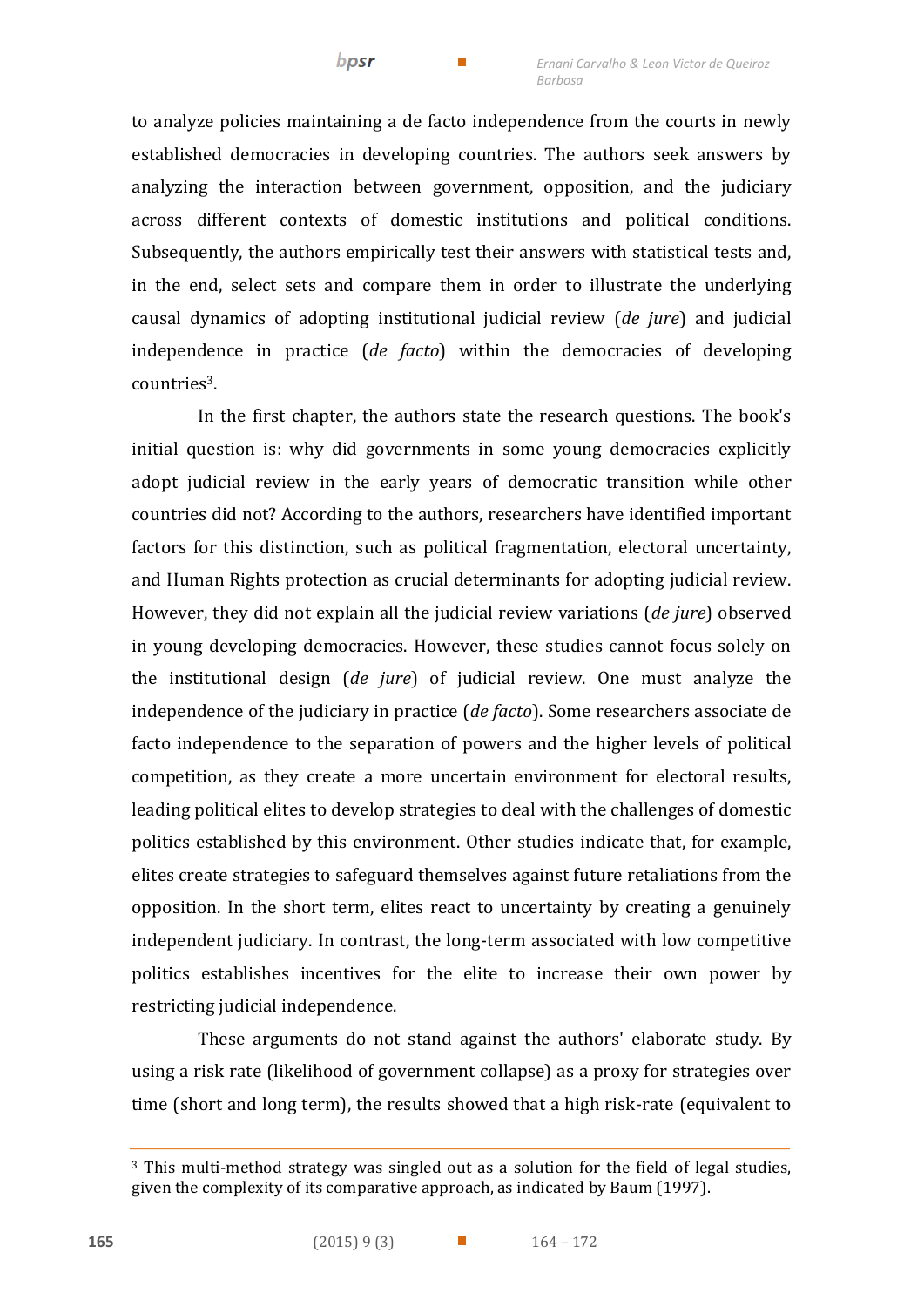short-term) of governments in power are associated with an increase of de facto judicial independence of 56% within the sample of developing countries. However, the remaining 44% contradict theoretical expectations and show that an increase in the risk rate is associated with a decrease in judicial independence. This conundrum leads to the book's second question: why do countries invest at different levels in judicial independence?

The second chapter provides the theoretical framework seeking answer two questions: 1) During the early years of transitional governments, why did some democracies (but not others) deny or constitutionally restrict full judicial review? 2) Why does high political competition, by reducing the expected time in power, provide incentives to the government in some democracies to protect and enhance judicial independence, but induces other governments to curtail the judiciary's autonomy? The literature shows that judicial independence (de jure or de facto) is the result of strategic interactions between key rational actors insofar that they confront and seek to resolve several political challenges to stay in power.

The authors attempt to connect the institutional characteristics of a country to its choice to institutionalize judicial review and the level of de facto judicial independence.

Changes in the institutional design of judicial review and in the de facto independence of the courts in democracies in developing countries lead to the question: why and when are governments of the world's developing democracies less likely to adopt full judicial review in the early years of transition? The first hypothesis is that governments controlling a sufficient number of legislative seats are less likely to adopt judicial review if public confidence in the judiciary increases in the periods immediately after the transition. The second hypothesis states that in the context of high risk-rates in power, incumbents in personalist electoral systems (centered on the candidate) are more likely to increase de facto judicial independence.

In the third chapter, the authors statistically test the hypotheses from the previous chapter. The database contains a sample of 159 developing countries between 1985 and 2004, using the time-series cross-section technique (TSCs) – similar to panel data. The dependent variable for testing the first hypothesis measures the extent to which constitutional rules grant courts with full and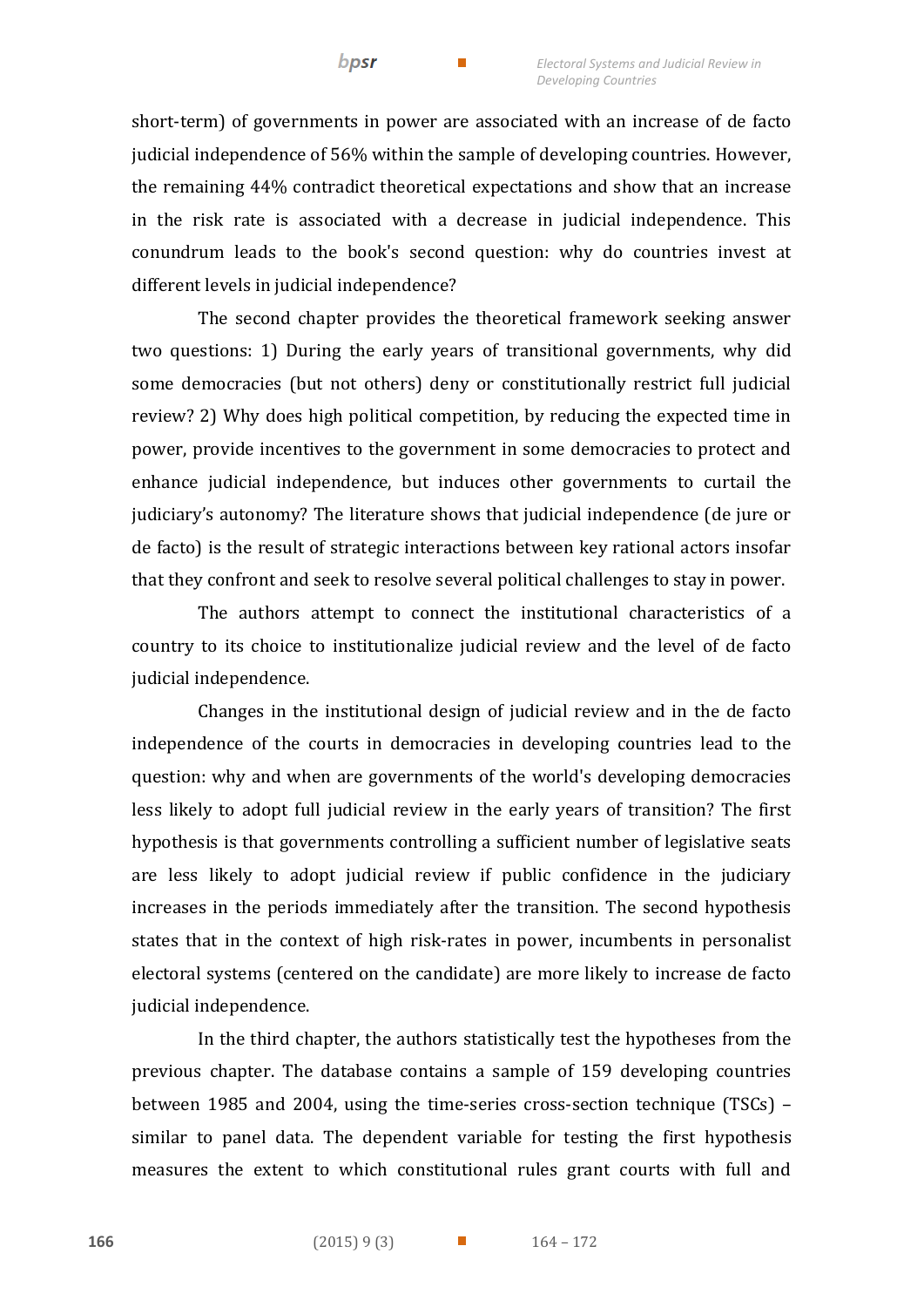explicit judicial review, using an ordinal scale ranging from -01 to 02, where the lower value means that the constitution assigns judicial review to another power, such as the executive or the legislative, and the highest value means the judiciary exercises full judicial review. The model uses two independent variables: 1) the concentration of legislative seats controlled by the government in new democracies in the early post-transition years; 2) a continuous measurement of the citizens' trust in the judiciary. A series of control variables also comprise the ordinal Probit model with random effects. The results corroborate the first hypothesis, i.e., governments in new democracies in the developing world controlling a high concentration of parliamentary seats after the transition election are less likely to adopt judicial review if public confidence in the Judiciary is sufficiently high. The data also reveals that incumbents in new democracies are more likely to establish courts with the constitutional authority for judicial review if the concentration of parliamentary seats by the first party in power in the posttransition and public confidence in the Judiciary are both low. These results convey two substantive implications: 1) numerous studies have suggested that the transition to democracy in developing countries increases the prospects of a constitutional design that contemplates an independent and politically autonomous Judiciary. In fact, as shown, the likelihood that elites empower the judiciary of new democracies in developing countries with constitutional judicial review depends on two factors: a) the concentration and control of legislative seats at the beginning of the post-transition period; b) the extent of the public trust in the Judiciary; 2) studies on democratization and empowerment of judicial policies often focus on the impact of political institutions on the de jure judicial independence. One must be cautious to realize when and how political institutions may increase the courts' judicial autonomy. The book results show that when governments control a substantial amount of seats in the Legislative and public trust in the legal system increases, the lower the probability of adopting judicial review. This serves as a restriction of the Judiciary's political autonomy.

bpsr

Chapter four provides a case study of Brazil and Indonesia to illustrate the causal arguments leading to the first hypothesis. The Indonesian case reveals that the Executive in the first post-transition period did not have enough incentives to empower the courts with constitutional guarantees to exercise full judicial review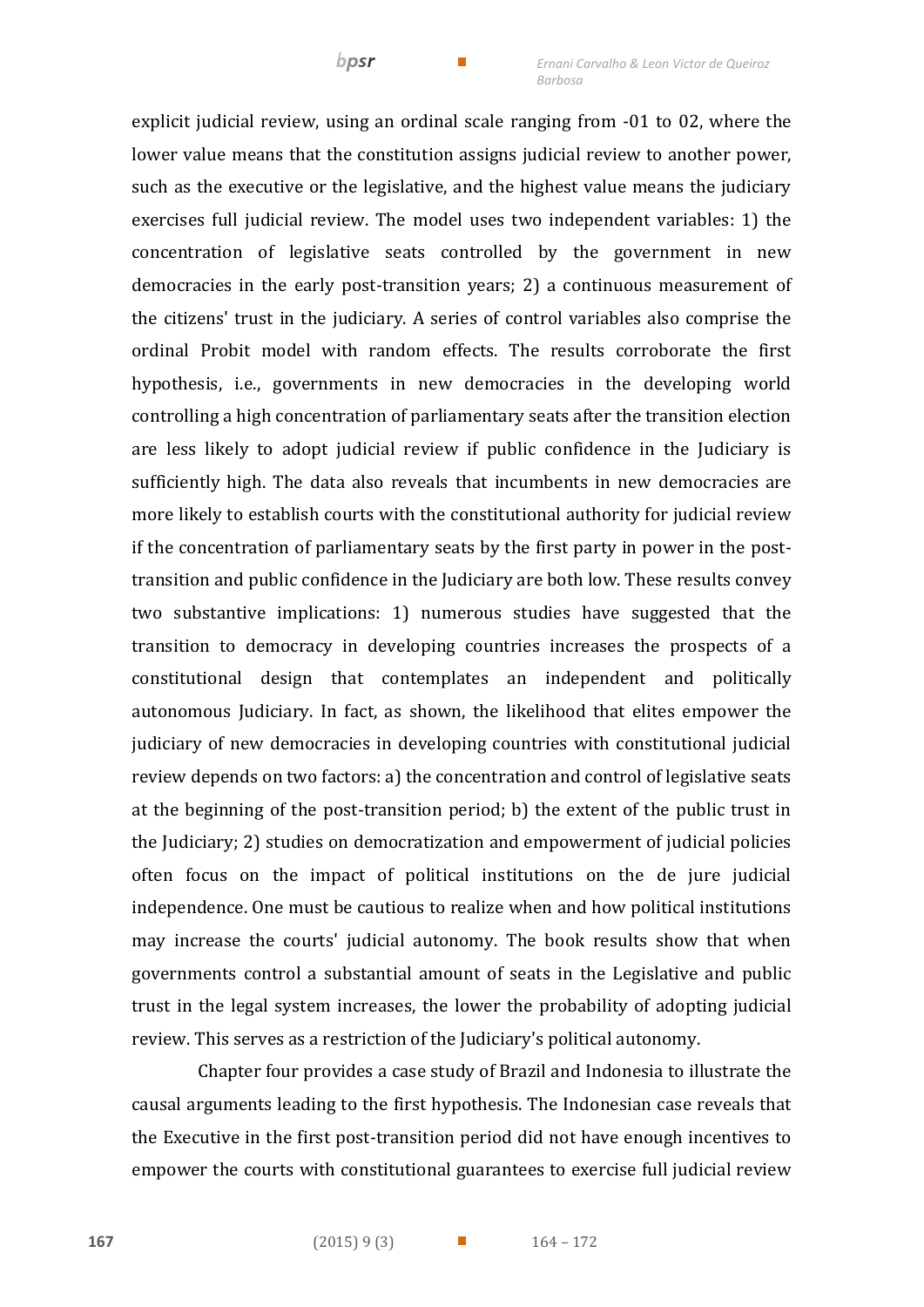when the concentration of parliamentary seats managed by the government was sufficiently high. In contrast, the Brazilian case shows that incumbents are more likely to empower the judiciary with constitutional guarantees to exercise full and explicit judicial review when the concentration of parliamentary seats is low. This means that government control over the Legislature is a necessary condition, albeit not sufficient to affect the likelihood of the Executive constitutionally empowering the courts to review laws and public policies approved by the legislature. Both cases are useful for analyzing the likelihood with which incumbents in new democracies endow the judiciary with judicial review. Two points must be considered when addressing the Brazilian case: 1) the control of a low concentration of parliamentary seats means further uncertainty. Ginsburg (2003) had already stated that two key elements might increase judicial empowerment: political fragmentation and an environment of political uncertainties, causing incumbents to adopt a political survival strategy to endow the Judiciary with judicial review powers. This is what Ginsburg (2003) calls insurance. 2) When the authors refer to a low concentration of parliamentary seats, they do not mention the degree of ideological homogeneity or heterogeneity in such concentration. This has direct connections to the environment of political uncertainty. The FHC and Lula coalitions held more than 60% of parliamentary seats, but while the former had higher degree of homogeneity, the latter was very heterogeneous. Nevertheless, the post-transition moments in which the Brazilian judiciary emerged stronger were in 1988 and 2004. Barbosa (2015) created a Judicial Empowerment indicator for Brazil, showing that the prime inclinations occurred between 1985-1988 and 2002-2004, where the government held respectively 41.75% and 62.38% of parliamentary seats.

This finding corroborates the authors' argument for the 1985-1988 period. What could explain a strong judicial empowerment such a long time after the transition? Uncertainty, perhaps? While concentration was quite homogeneous in the 1985-88 period (only the president's party had over 40% of the Chamber of Deputies, requiring only one other party to reach quorum for Constitutional amendment), in the 2002-2004 period, even with a concentration superior to 60% of the legislature, eight parties were necessary to set forth constitutional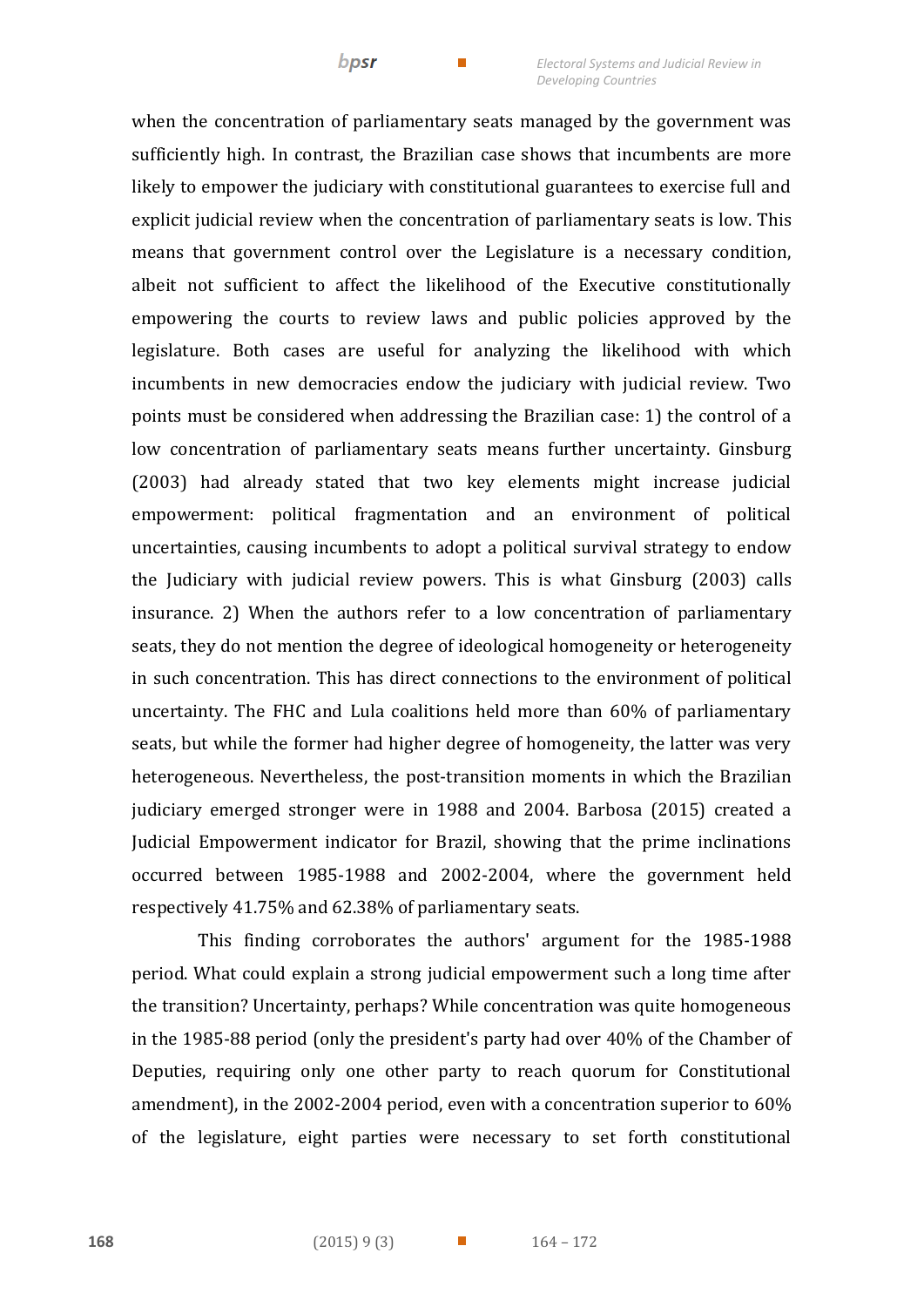amendments, since the president's party encompassed no more than 17.7% of Deputies.

bpsr

The fifth chapter deals with de facto judicial independence and tests the second hypothesis. The authors use a sample, also in TSCs format, with 103 developing countries considered democracies at any time between 1985 and 2004. The dependent variable in the model is de facto judicial independence. This variable is ordinal and ranges from zero to two, where zero means no judicial independence and two means a generally independent Judiciary or de facto independent. Two independent variables are included in the model: 1) the duration of the government or the equivalent to its risk rate; and 2) the degree of particularity<sup>4</sup> of the electoral system. The statistical technique is the same as the previous model, ordinal Probit with random effects. The results confirmed the hypothesis, i.e., in a high risk-rate context during the administrative term, the incumbents in personalist electoral systems are probabilistically more prone to increase de facto judicial independence. The results have two main substantive implications: 1) many researchers have recognized that judicial independence cannot be taken for granted as an effective judicial system of checks and balances depends on the appropriate external circumstance. The authors' seek to understand how a key factor (the degree of electoral particularism), which shapes the strategic political environment in which politicians operate, influences decisions in constraining or increasing de facto judicial independence in courts. The results contribute to future researches attempting to explore how electoral systems affect the interaction between incumbents and the courts in developed and developing countries. 2) Several studies suggest, explicitly or implicitly, that the expected amount of time of rulers in power determines whether they will maintain a de facto independence of the courts. The authors also believe that the expected duration of a government, measured by the risk rate, affects political incentives and its decisions to uphold or to curb judicial autonomy. Although the results corroborate the authors' hypothesis, they do not reveal the causal logic steering governments within particularistic electoral systems by increasing de facto judicial independence when the expected duration in power decreases, or the

 $\overline{a}$ 

 $4$  In the sense of personalism, individualism and focused on candidates.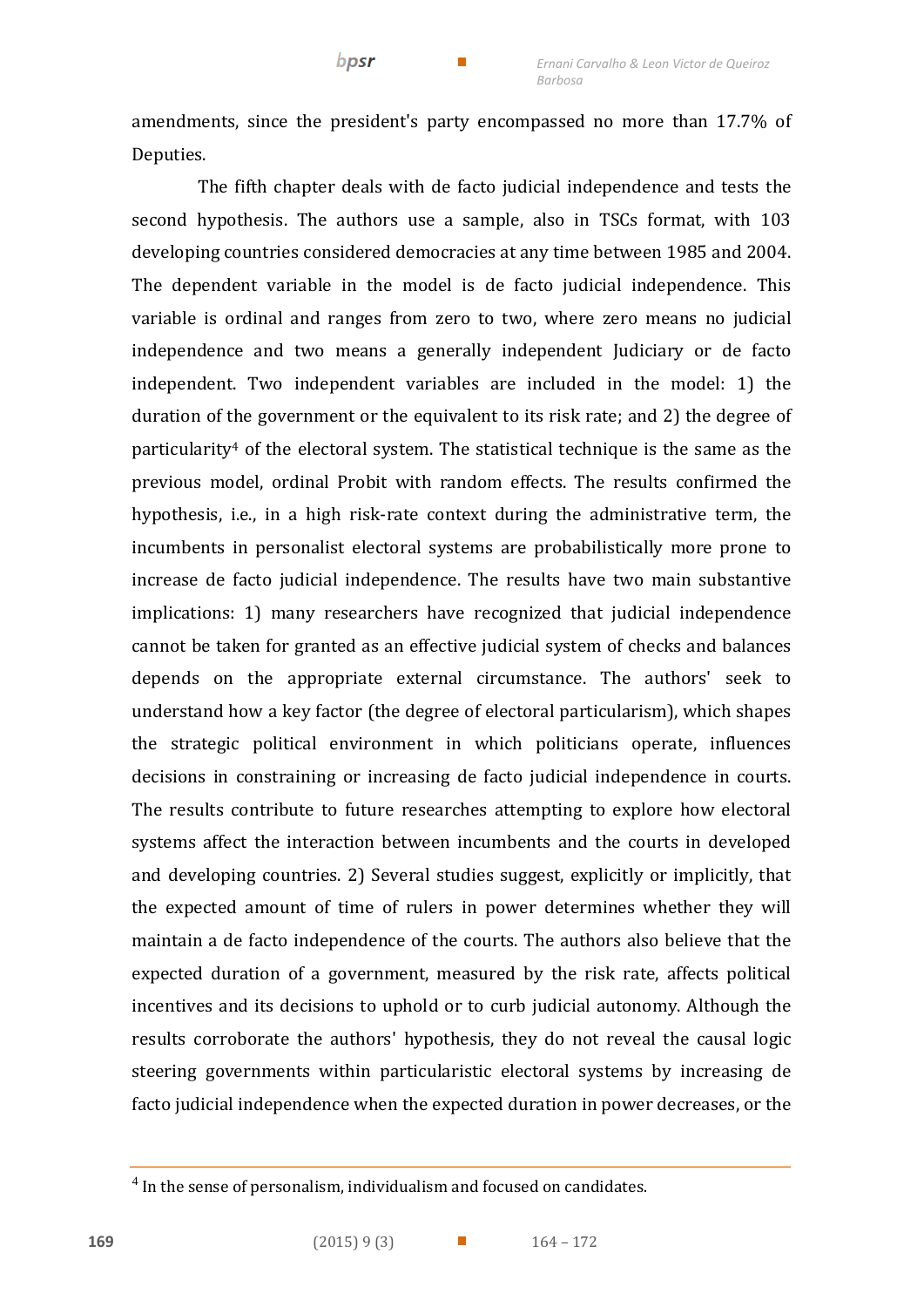tendency of leaders in party-centered democracies to curtail de facto judicial independence when risk rates are high.

 $bpsr$ 

The sixth chapter deals with the judicial de facto independence in personalist electoral systems. The authors emphasize that the challenge of judicial independence in democracies in developing countries do not merely end with attempts toward judicial empowerment. Political leaders face the challenge of maintaining a de facto autonomy of the courts. The authors abandon a large-n approach to examine evidence supporting the second hypothesis: the degree of political individualism of the electoral system in democracies in developing countries plays a crucial role in incentives and in the strategic behavior of politicians when they interact with the Judiciary. When faced with high risk-rates and, therefore, low expectations of remaining in power, governments will tend to restrict de facto judicial independence in countries with party-based electoral systems (low degree of individualism), but will act the opposite when the system is based on candidates (high degree of individualism). The authors sought to strengthen the argument by using two countries with electoral systems highly based on candidates: Brazil and India. Using data from each country through a qualitative approach illustrates that when faced with high-risk rate, theses governments increase the values of judicial independence precisely because of the internal weakness and the low unity level of political parties. As a result, incumbents have strong political incentives to increase the autonomy of the courts when their survival in power becomes seriously threatened. This leads to two implications: 1) in general, governments in democracies with highly individualistic electoral systems (centered on candidates) are more likely to at least maintain de facto judicial independence if the risk rate of staying in power is high. Specifically speaking, de facto judicial autonomy is likely to remain high in Brazil and India in the near future insofar that the government's risk rate in these two countries remains high in the future; 2) it is plausible that the high de facto autonomy in Brazil's and India's courts may lead to further judicial activism. This is crucial since researchers in Brazil have questioned whether judicial activism can increase, decrease, or maintain the status quo in these countries. The authors' belief is that judicial activism in Brazil and India tends to increase.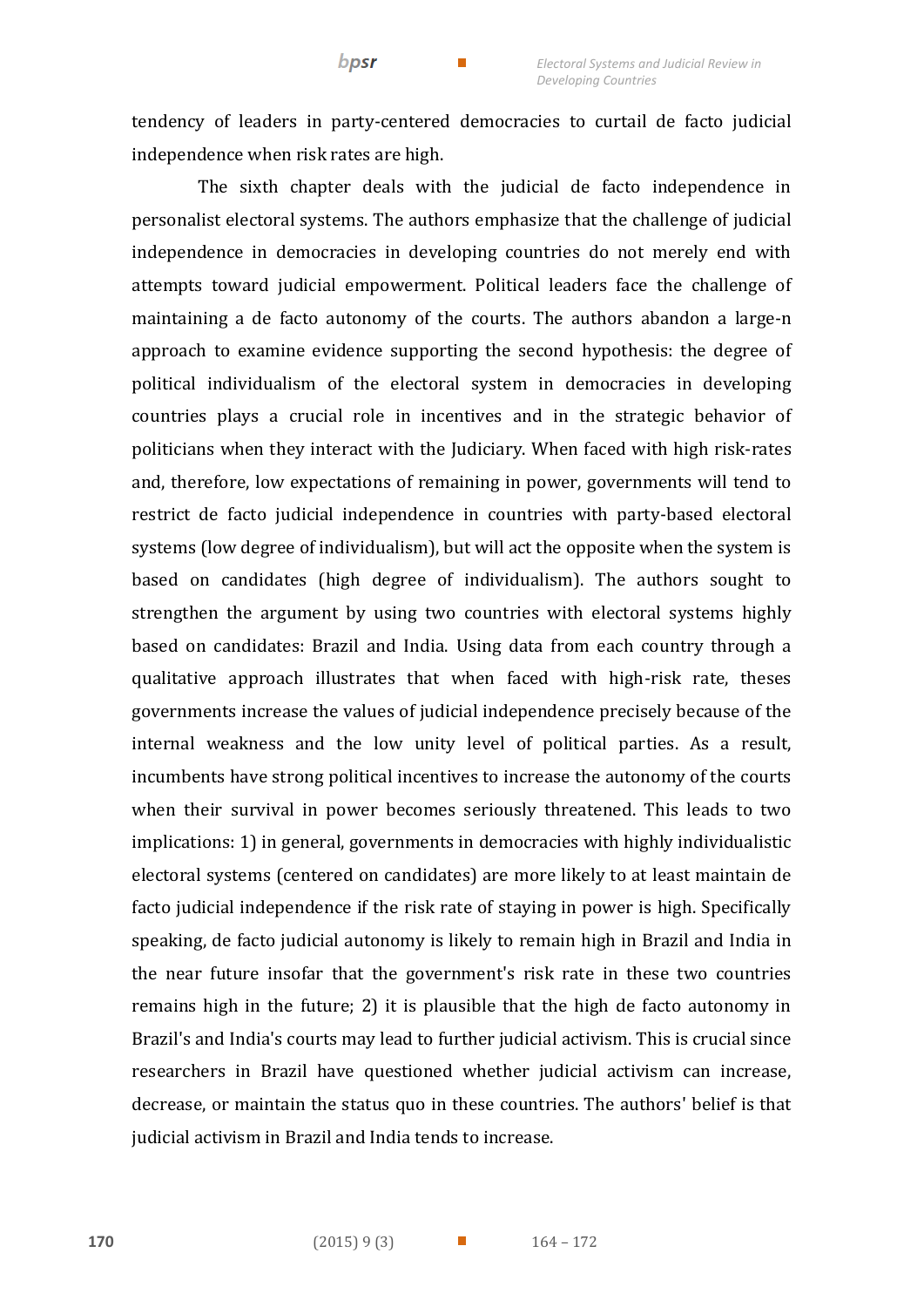The final chapter provides a parallel in the politics of the de facto autonomy of courts in a democracy in a development country displaying low levels of particularism and a high risk-rate. The Indonesian case illustrates the causal arguments that unfold from the second hypotheses, since the Indonesian judiciary is often described as an institution lacking judicial autonomy. The Indonesian case confirms that the degree of centralization within parties (determined by electoral rules) explains why political actors in some democracies in developing countries are more likely to reduce de facto judicial independence when their time in power decreases. The analysis shows that the presence of a closed-list proportional electoral system, with grouped votes and ballots controlled by parties, resulted in strong, centralized parties, which endowed political elites with incentives and capacity to undertake restrictive actions on the independence of the courts.

bpsr

The book has undertaken a vigorous theoretical and analytical effort, formulating the intertwining of the workings of the political system and its consequences in the strengthening (or otherwise) of judicial institutions. It shows innovation by articulating several methods associated with a strategic perspective<sup>5</sup> of the functioning of institutions.

Translated by Paulo Scarpa

## **References**

- BAUM, Lawrence (1997), *The puzzle of judicial behaviour*. Ann Arbor: University of Michigan Press. 215pp.
- BARBOSA, Leon Victor de Queiroz (2015), O Silêncio dos incumbentes: fragmentação partidária e empoderamento judicial no Brasil. *PhD Dissertation*. Departamento de Ciência Política. Universidade Federal de Pernambuco.
- DAHL, Robert (1957), Decision-making in a democracy: the Supreme Court as a national policy-maker. *Role of the Supreme Court Symposium*. Nº 01.
- EPSTEIN, Lee and KNIGHT, Jack (1998), *The choices of justices make.* Washington: Congressional Quarterly. 186pp.
- EPSTEIN, Lee and KNIGHT, Jack (2000), Toward a strategic revolution in judicial politics: A lock back, a look ahead. *Political Research Quarterly*. Vol. 53, Nº 03, pp.625-661.

 $\overline{a}$ 

<sup>5</sup> For the case of judicial institutions see: Epstein and Knight (1998 and 2000).